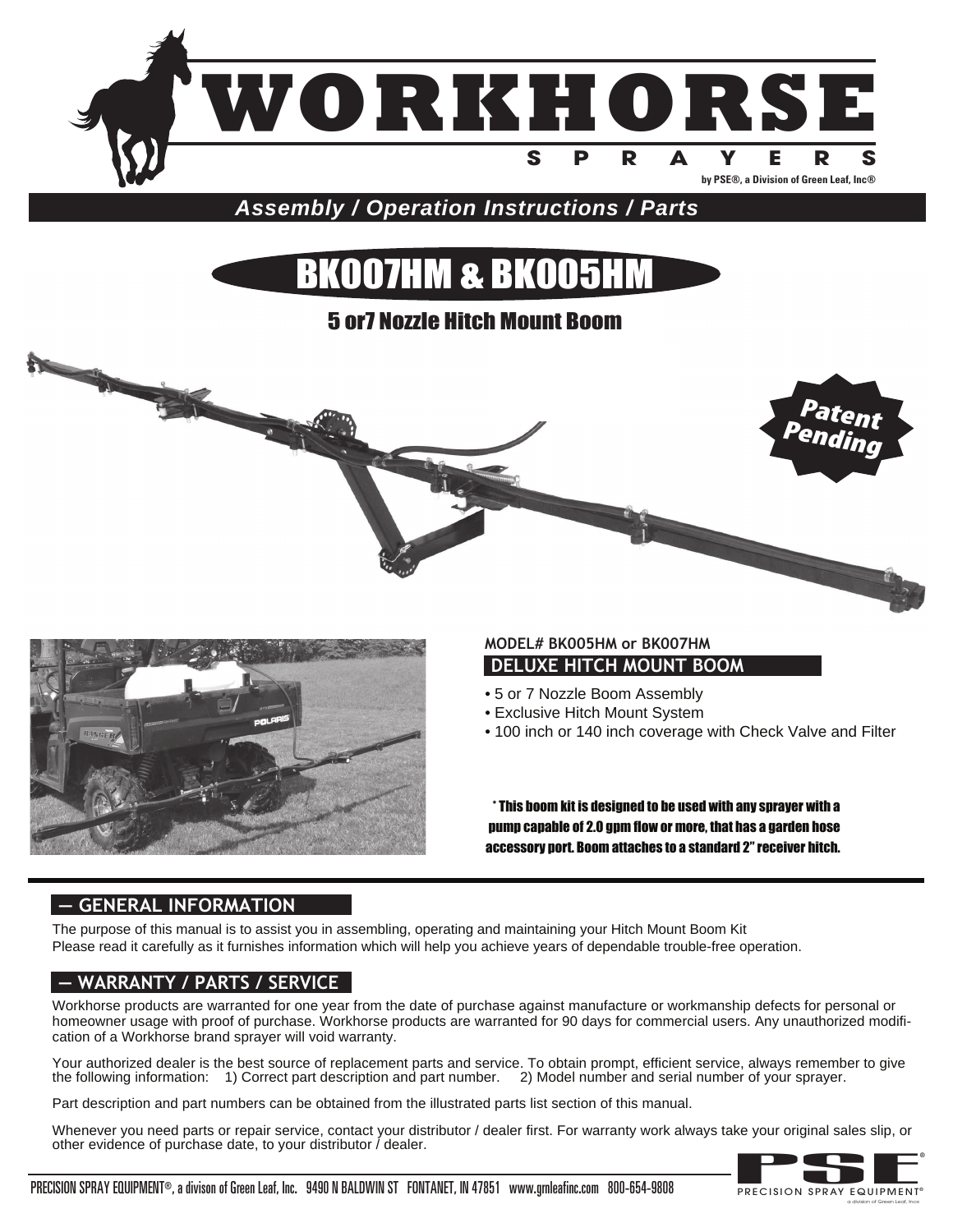## **— ASSEMBLY INSTRUCTIONS**

**Tools required:**

- **1 Phillips Screwdriver**
- **2 1/2" End Wrenches**
- **2 9/16" End Wrenches**

## **— OPERATION**

(Recommended to be used with a LG25DSS or similar 2.0 GPM or greater spot sprayer.)

Refer to your original spot sprayer operating instructions.

Pressure may be regulated by opening or closing the valve located on the top of your tank. Refer to your original instructions, or see some common "Valve Operations" illustrated in this manual.

#### Regularly inspect the suction supply screen on the inside of the tank. Flush with water to clear any accumulated debris.

## **— CALIBRATION**

Chemical product labels may show application rates in gallons per acre, gallons per 1000 square feet, or gallons per 100 square feet. The tip chart for your sprayer shows all three rates for your convenience.

After determining how much mixed solution you are going to spray for your job, select the spraying pressure (PSI) and spraying speed (MPH) needed.

Current weather and terrain conditions must be considered when setting up the sprayer. Do not spray on windy days (over 11 MPH), and protective clothing must be worn with some products.

#### **Be sure to read the chemical label carefully.**

To determine the ground speed of your sprayer, measure and mark driving distances of 100, 200, or 300 feet. Our speed chart indicates the number of seconds needed to travel these distances. Set your throttle, and with a rolling start, drive the measured distance of your choice. Adjust your throttle until you can match the number of driving seconds needed. Mark the throttle setting and note the gear range so you can use them while spraying.

Add water and chemicals in the proper amounts in the spray tank and drive to your starting point. When you are ready to spray, turn your boom control valve to the "ON" position. Once the pump is turned on, the unit will begin spraying. The system pressure will decrease slightly when you see solution flowing from the spray nozzles. This is normal, the pressure will return as before when you turn the control valve to the "OFF" position.

You will find optimal spraying in the 20 to 30 PSI range.

## **— AFTER SPRAYING**

After use, fill the sprayer part way with water. Start the sprayer and allow clear water to be pumped through the plumbing system and out through the spray nozzles.

Refill the tank about half full with plain water and use a chemical neutralizer such as Nutra-Sol® or equivalent and repeat cleaning instructions. Flush the entire sprayer with the neutralizing agent. Follow the chemical manufacturer's disposal instructions of all wash or rinsing water.

Remove tips and screens from the boom. Wash tips thoroughly with water or cleaning solution (appropriate for chemical used). Blow out orifice, clean and dry. If orifice remains clogged clean it with a fine bristle (not wire) brush, or with a toothpick. Do not damage the orifice. Water rinse and dry tips before storing.

### **— WINTER STORAGE**

Drain all water and chemical out of sprayer, paying special attention to pump and valves. These items are especially prone to damage from chemicals and freezing weather.

The sprayer should be winterized before storage by pumping a solution of RV antifreeze through the entire plumbing. Proper care and maintenance will prolong the life of the sprayer.

## **RATE CHART FOR 80/110-02 SPRAY TIP**

| Pressure                     | Capacity                     | <b>GALLONS PER ACRE BASED ON WATER - 20" SPACING</b> |                              |                              |                              |                              |                              |                              |  |  |
|------------------------------|------------------------------|------------------------------------------------------|------------------------------|------------------------------|------------------------------|------------------------------|------------------------------|------------------------------|--|--|
| (PSI)                        | (GPM)                        | 1 MPH<br><b>88 FPM</b>                               | 2 MPH<br><b>176 FPM</b>      | 3 MPH<br><b>264 FPM</b>      | 4 MPH<br><b>352 FPM</b>      | 5 MPH<br><b>440 FPM</b>      | 7.5 MPH<br><b>660 FPM</b>    | 10 MPH<br><b>880 FPM</b>     |  |  |
| 20.0<br>30.0<br>40.0<br>50.0 | 0.14<br>0.17<br>0.20<br>0.23 | 41.8<br>51.2<br>59.2<br>66.4                         | 20.9<br>25.6<br>29.6<br>33.2 | 14.0<br>17.2<br>19.8<br>22.2 | 10.5<br>12.9<br>14.9<br>16.6 | 8.4<br>10.3<br>11.9<br>13.3  | 5.6<br>6.9<br>7.9<br>8.8     | 4.2<br>5.1<br>5.9<br>6.6     |  |  |
| Pressure<br>(PSI)            | Capacity<br>(GPM)            | GALLONS PER 1000 SQ. FT.BASED ON WATER - 20" SPACING |                              |                              |                              |                              |                              |                              |  |  |
| 20.0<br>30.0<br>40.0<br>50.0 | 0.14<br>0.17<br>0.20<br>0.23 | .96<br>1.18<br>1.36<br>1.52                          | .48<br>.59<br>.68<br>.76     | .32<br>.39<br>.45<br>.51     | .24<br>.30<br>.34<br>.38     | . 19<br>.24<br>.27<br>.31    | .13<br>.16<br>.18<br>.20     | .10<br>.12<br>.14<br>. 15    |  |  |
| Pressure<br>(PSI)            | Capacity<br>(GPM)            | GALLONS PER 100 SO. FT. BASED ON WATER - 20" SPACING |                              |                              |                              |                              |                              |                              |  |  |
| 20.0<br>30.0<br>40.0<br>50.0 | 0.14<br>0.17<br>0.20<br>0.23 | .096<br>.117<br>.135<br>.152                         | .048<br>.059<br>.066<br>.076 | .032<br>.039<br>.045<br>.050 | .024<br>.029<br>.034<br>.038 | .019<br>.024<br>.027<br>.030 | .012<br>.015<br>.018<br>.020 | .009<br>.011<br>.013<br>.015 |  |  |

**MPH- Miles Per Hour • FPM- Feet Per Minute • PSI- Pounds Per Square Inch • GPM- Gallons Per Minute**



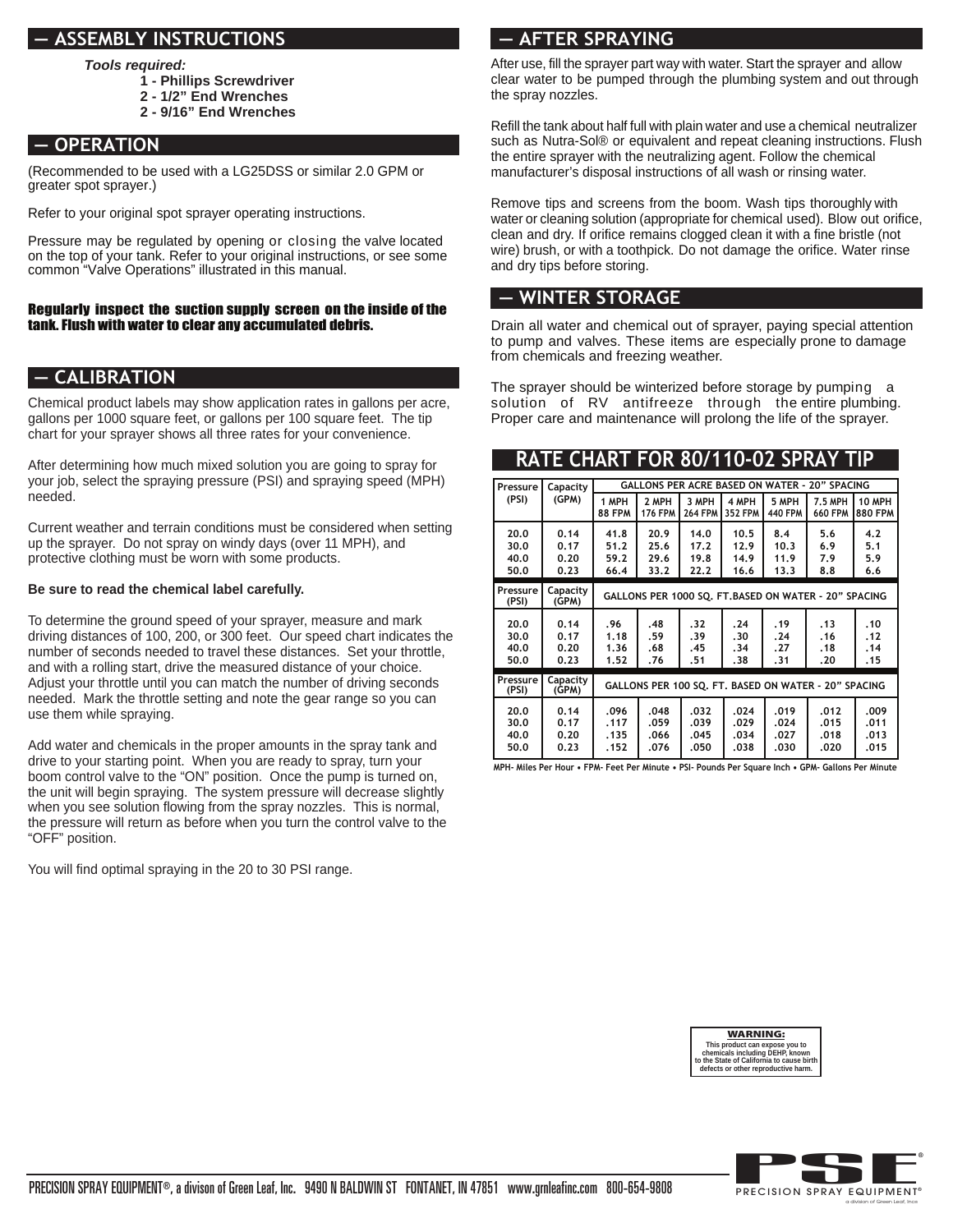

PRECISION SPRAY EQUIPMENT®, a divison of Green Leaf, Inc. 9490 N BALDWIN ST FONTANET, IN 47851 www.gmleafinc.com 800-654-9808 PRECISION SPRAY EQUIPMENT®, a divison of Green Leaf, Inc. 9490 N BALDWIN ST FONTANET, IN 47851 www.grnleafinc.com 800-654-9808

a division of Green Leaf, Inc®

®

PRECISION SPRAY EQUIPMENT